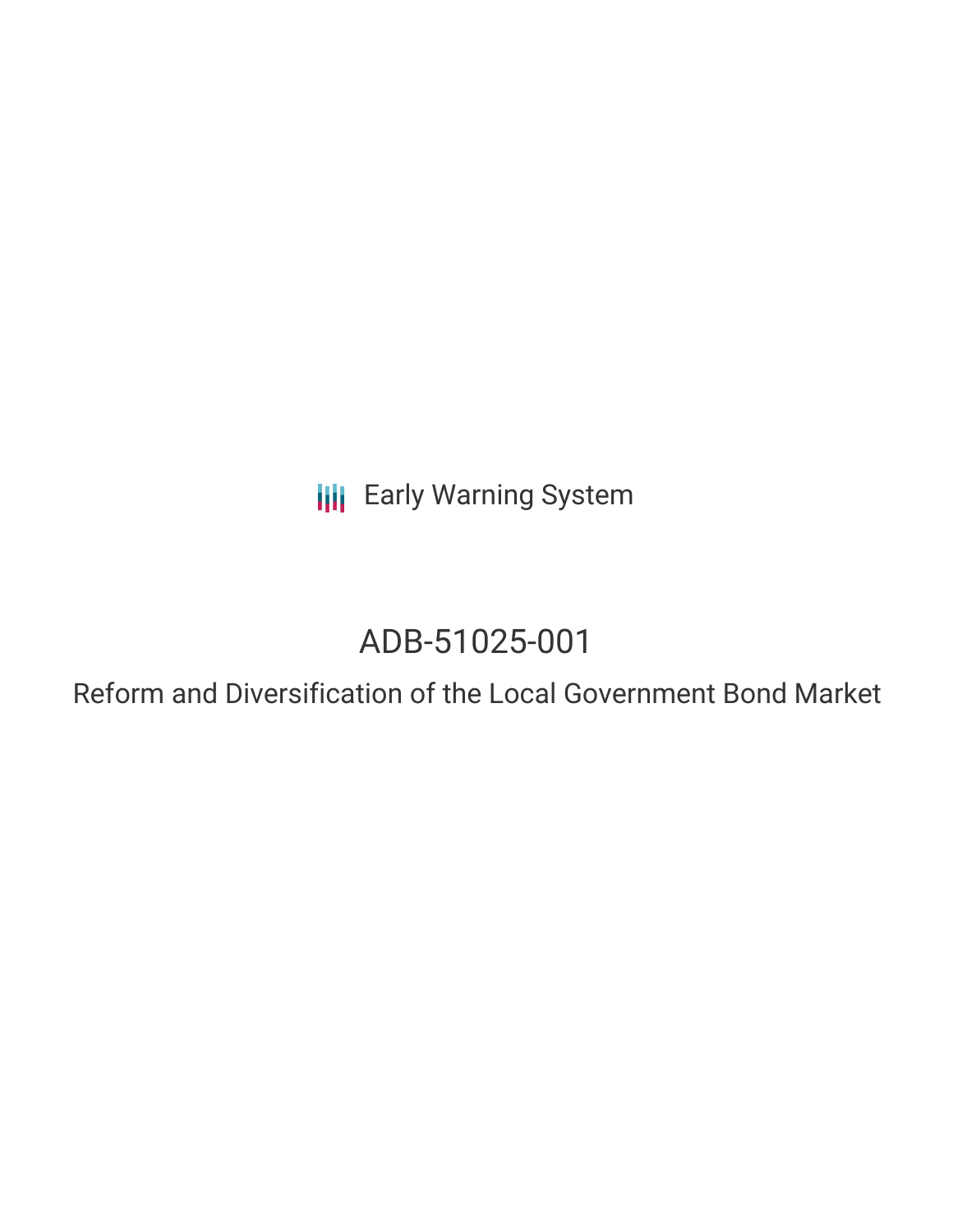

# **Quick Facts**

| <b>Countries</b>               | China                        |
|--------------------------------|------------------------------|
| <b>Specific Location</b>       | Nation-wide                  |
| <b>Financial Institutions</b>  | Asian Development Bank (ADB) |
| <b>Status</b>                  | Active                       |
| <b>Bank Risk Rating</b>        | C                            |
| <b>Voting Date</b>             | 2018-08-28                   |
| <b>Borrower</b>                | People's Republic of China   |
| <b>Sectors</b>                 | Finance                      |
| <b>Investment Type(s)</b>      | <b>Advisory Services</b>     |
| <b>Investment Amount (USD)</b> | $$0.40$ million              |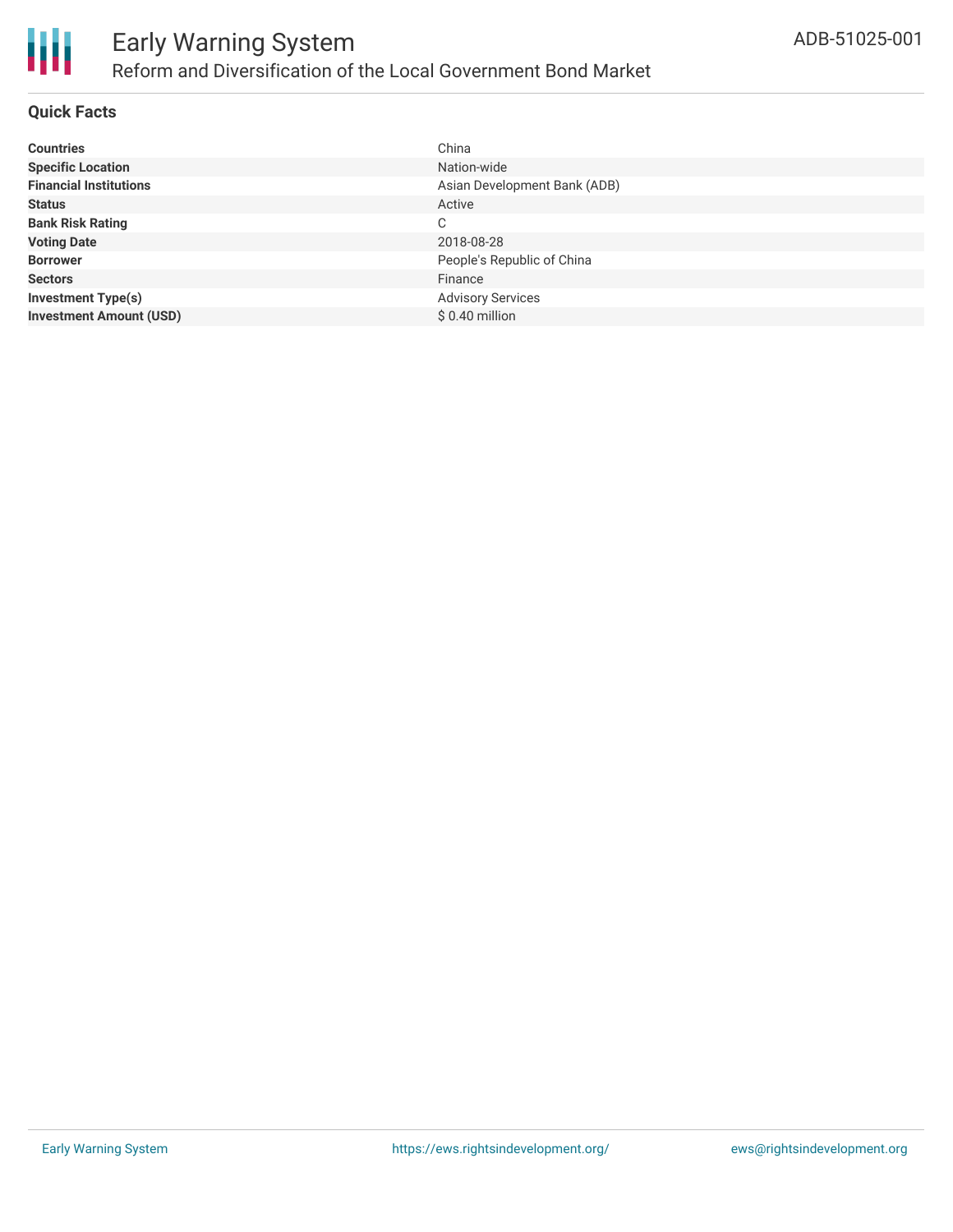

# **Project Description**

According to the bank document, the project aims to improve the quality of the environment for local government bond market issuance.

ADB will engage an international expert in local government bond market, a national expert in sub-sovereign credit ratings and bond markets; and a national firm in local government finance and bond markets.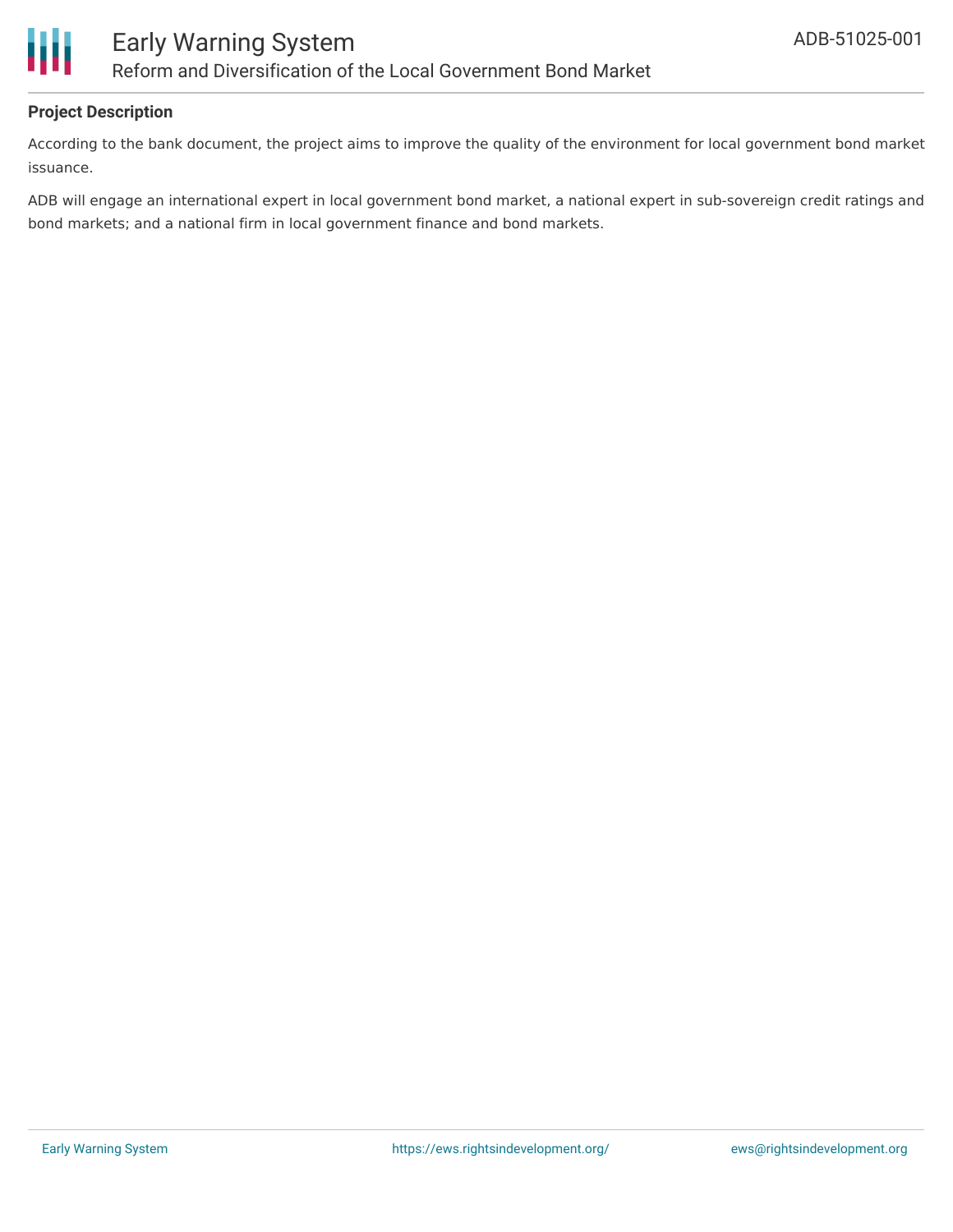

### **Investment Description**

Asian Development Bank (ADB)

#### **TA 9563-PRC: Reform and Diversification of the Local Government Bond Market**

Technical Assistance Special Fund US\$ 0.4 million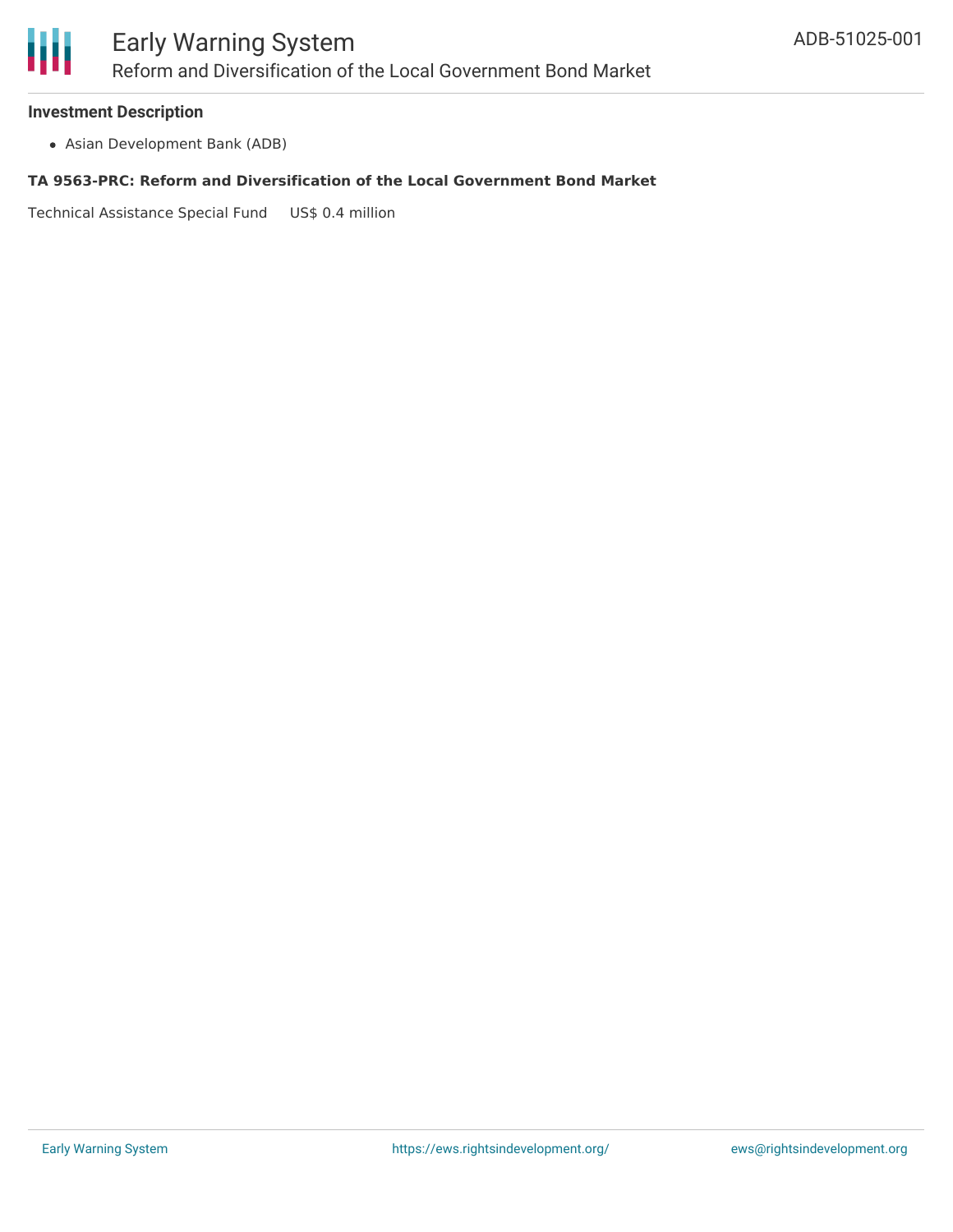# **Contact Information**

# **Executing Agencies**

#### **Ministry of Finance**

Sanlihe, Xicheng District Beijing,100820 People's Republic of China

#### **ACCOUNTABILITY MECHANISM OF ADB**

The Accountability Mechanism is an independent complaint mechanism and fact-finding body for people who believe they are likely to be, or have been, adversely affected by an Asian Development Bank-financed project. If you submit a complaint to the Accountability Mechanism, they may investigate to assess whether the Asian Development Bank is following its own policies and procedures for preventing harm to people or the environment. You can learn more about the Accountability Mechanism and how to file a complaint at: http://www.adb.org/site/accountability-mechanism/main